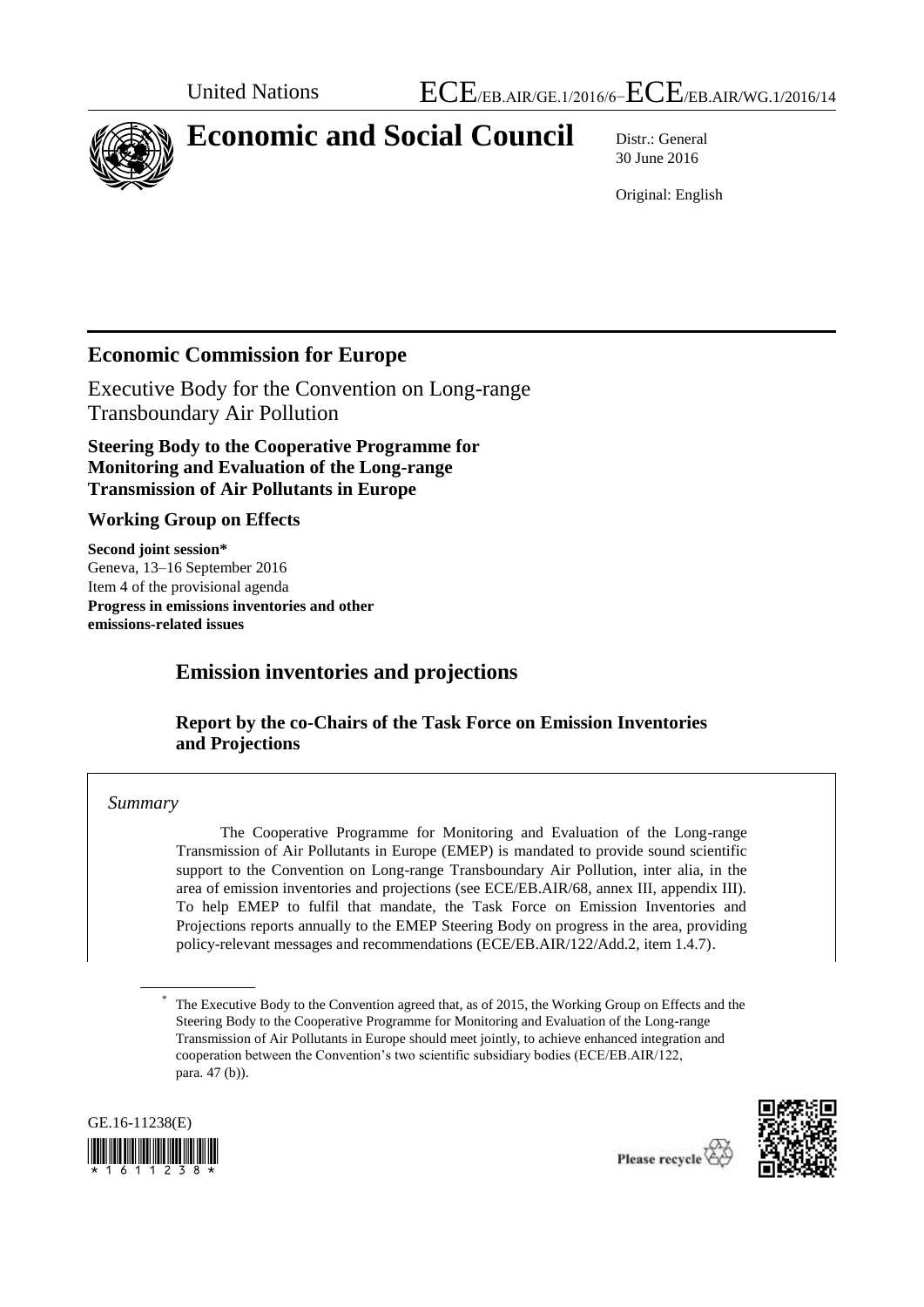The present report contains a summary of the discussions at and outcomes of the Task Force's twenty-ninth meeting (Zagreb, 17–18 May 2016), where participants considered progress in Task Force activities carried out in the accordance with the 2016– 2017 workplan for the implementation of the Convention (ECE/EB.AIR/133/Add.1, items 1.1.1.21, 1.1.2.1, 1.1.2.3, 1.1.2.6, 1.1.2.7 and 3.4) and the informal document submitted to the Executive Body for the Convention at its thirty-fourth session, "Basic and multi-year activities in the 2016–2017 period" (items 1.4.5, 1.4.6, 1.4.7 and 1.5.1).

Annexed to the meeting report is a summary of the conclusions of the workshop on the condensable and semi-volatile components of particulate matter emissions, which was jointly organized with the Task Force on Measurements and Modelling on 16 May 2016 in Zagreb.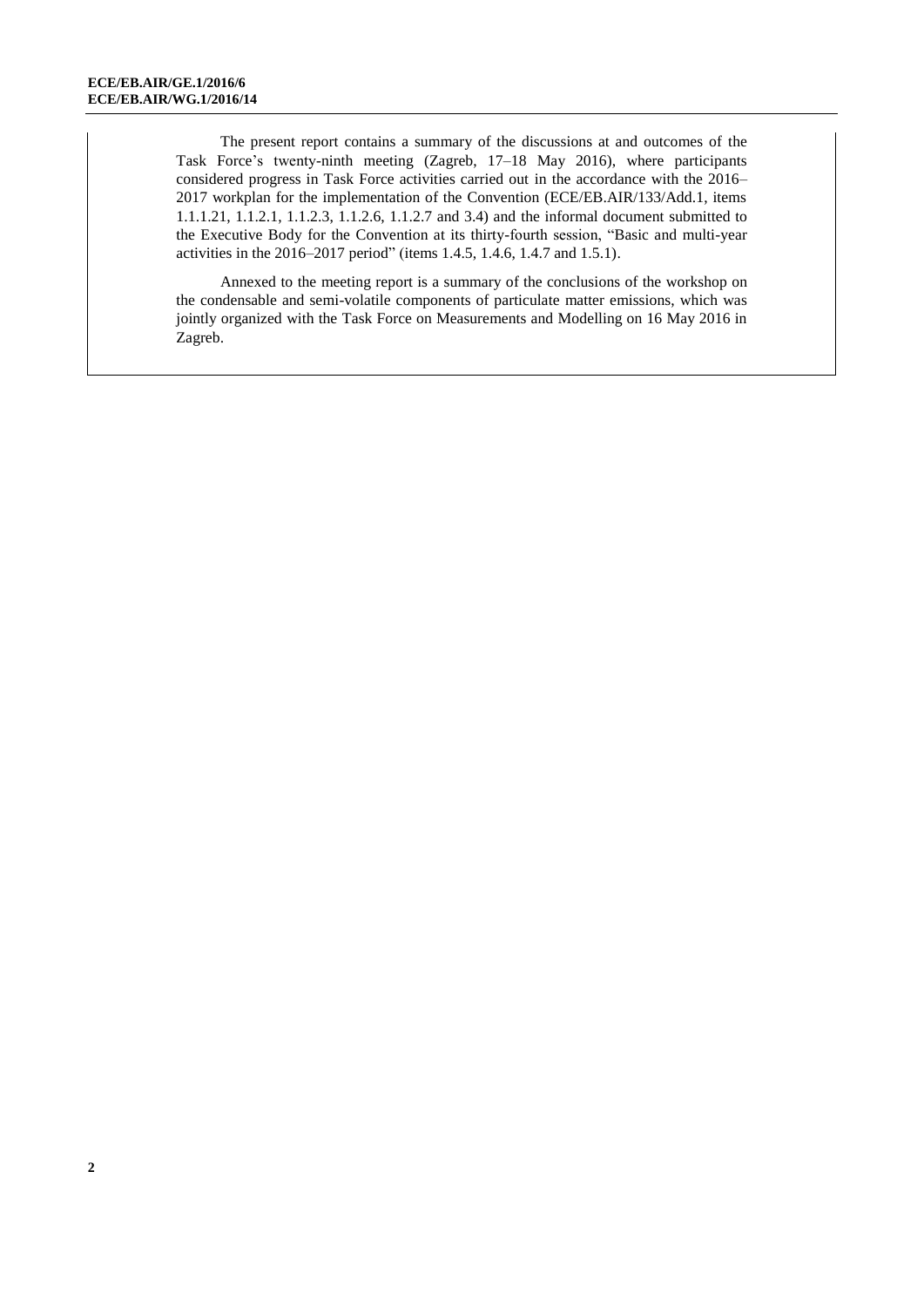# Contents

|       |                                                                                       |                                                              | Paragraphs | Page           |
|-------|---------------------------------------------------------------------------------------|--------------------------------------------------------------|------------|----------------|
| I.    |                                                                                       |                                                              |            | $\overline{4}$ |
| II.   |                                                                                       |                                                              | $3 - 16$   | $\overline{4}$ |
|       | A.                                                                                    |                                                              | $3 - 4$    | 4              |
|       | $\mathbf{B}$ .                                                                        |                                                              | 5          | $\overline{4}$ |
|       | $\mathcal{C}$                                                                         |                                                              | 6          | 5              |
|       | D.                                                                                    |                                                              | $7 - 8$    | 5              |
|       | Е.                                                                                    | The EMEP/European Environment Agency air pollutant emissions | $9 - 10$   | 5              |
|       | $\mathbf{F}$                                                                          |                                                              | 11         | 6              |
|       | G.                                                                                    | European Environment Information and Observation Network     | 12         | 6              |
|       | H.                                                                                    |                                                              | 13         | 6              |
|       | I.                                                                                    |                                                              | $14 - 16$  | $\tau$         |
| Annex |                                                                                       |                                                              |            |                |
|       | Conclusions of the joint workshop on the condensable components of particulate matter |                                                              |            |                |

emissions ......................................................................................................................................... 8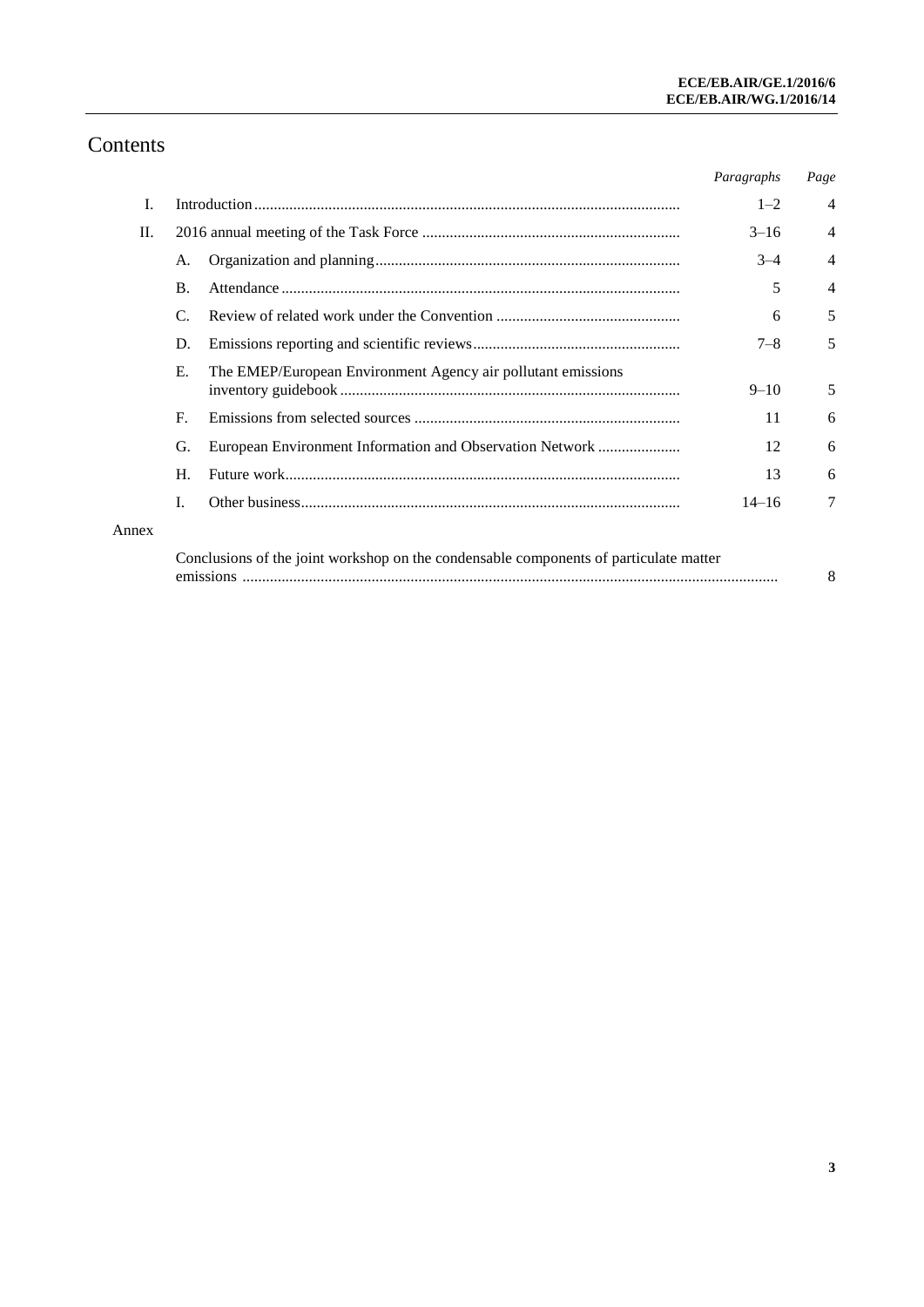# **I. Introduction**

1. The Task Force on Emission Inventories and Projections under the Cooperative Programme for Monitoring and Evaluation of the Long-range Transmission of Air Pollutants in Europe (EMEP) assists EMEP in providing sound scientific support to the Convention on Long-range Transboundary Air Pollution in the area of emission inventories and projections. The work of the Task Force is organized and led by the co-Chairs, Mr. Chris Dore (United Kingdom of Great Britain and Northern Ireland), Mr. Martin Adams (European Environment Agency (EEA)) and Ms. Kristina Saarinen (Finland). In addition, expert panel leaders coordinate work relating to emissions in four specific technical areas, namely: (a) combustion and industry; (b) transport and mobile machinery; (c) agriculture and nature; and (d) emission projections. The focus of this work is to support the Convention's Parties in reporting air pollutant emissions and projections data, including capturing relevant information for maintenance and improvement of the *EMEP/EEA air pollutant emission inventory guidebook* (EMEP/EEA Guidebook).<sup>1</sup>

2. The annual meeting constitutes the Task Force's main annual output. However, in 2016, the Task Force also undertook the review of updated chapters of the EMEP/EEA Guidebook, and would continue that work in the remainder of 2016, as described in sections E and H below.

# **II. 2016 annual meeting of the Task Force**

### **A. Organization and planning**

3. The twenty-ninth meeting of the EMEP Task Force on Emission Inventories and Projections was held in Zagreb on 17 and 18 May 2016.<sup>2</sup> The meeting of the Task Force, a subsidiary body of the United Nations Economic Commission for Europe (ECE) Convention on Long-range Transboundary Air Pollution, was held jointly with a meeting of the EEA European Environment Information and Observation Network (Eionet). It was preceded by a scientific workshop on 16 May, held jointly with the Task Force on Measurements and Modelling, where emissions of the condensable and semi-volatile components of particulate matter (PM) emissions were presented and discussed (see annex).

4. The co-Chairs jointly chaired the meeting and expert panel leaders chaired the technical sessions in the four defined technical work areas (see para. 1).

### **B. Attendance**

5. Over 110 participants attended the annual Task Force meeting, representing 37 countries and international organizations, including the Centre for Integrated Assessment Modelling, the EMEP Centre on Emission Inventories and Projections, the Task Force on Measurements and Modelling and the Task Force on Reactive Nitrogen. EEA was represented by several members of its staff as well as by staff from its European Topic

<sup>1</sup> The most recent edition is the *EMEP/EEA air pollutant emission inventory guidebook 2013*, EEA Technical report No. 12/2013 (Luxembourg, Publication Office of the European Union, 2013). Available fro[m http://www.eea.europa.eu/publications/emep-eea-guidebook-2013.](http://www.eea.europa.eu/publications/emep-eea-guidebook-2013)

 $2$  Presentations and documents from the Task Force meeting and from the workshop are available online from [http://www.tfeip-secretariat.org/meetings/.](http://www.tfeip-secretariat.org/)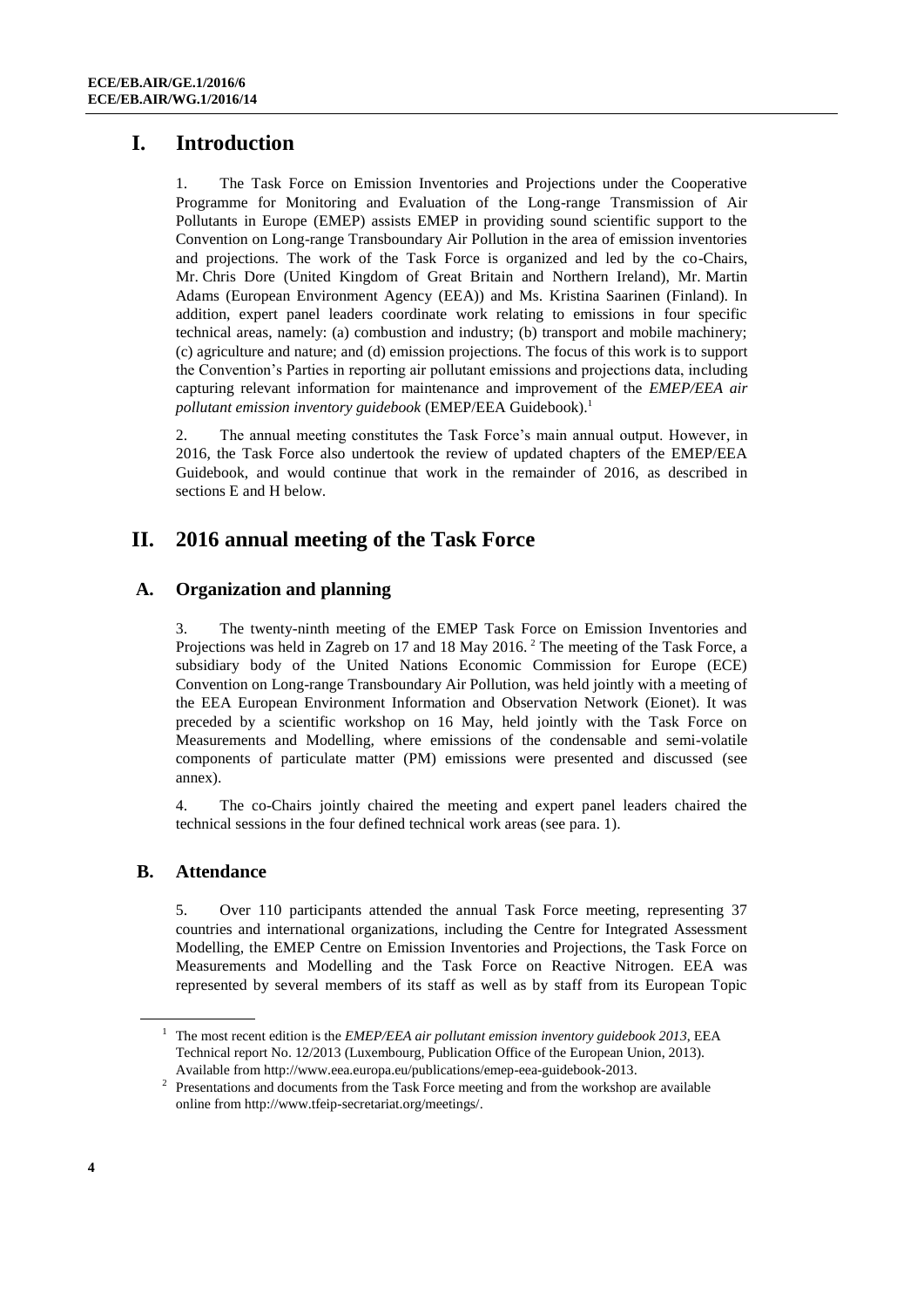Centre for Air Pollution and Climate Change Mitigation. Several representatives from industry also attended.

### **C. Review of related work under the Convention**

6. The Chair of the EMEP Steering Body provided information on recent developments under the Convention, and the Task Force co-Chairs presented the Task Force's contributions to recent sessions of the EMEP Steering Body and the Executive Body for the Convention. Information was also presented on the European Commission's recent activities relating to the National Emission Ceilings Directive.<sup>3</sup>

### **D. Emissions reporting and scientific reviews**

7. A representative from the Centre on Emission Inventories and Projections presented a summary of the emissions reporting in 2016. While there had been improvements in quality in recent years, some significant quality problems remained evident in the reported emissions data. That had been a persistent issue that had already been raised with the Steering Body, and initiatives were being undertaken by both the Task Force and the Steering Body to try to improve the quality of reporting. For example, a Task Force co-Chair had held face-to-face meetings with selected national representatives, and Parties were being invited to explain barriers to improvements at the 2016 joint session of the EMEP Steering Body and the Working Group on Effects.

8. The EMEP Steering Body had tasked the Task Force with reviewing and updating the guidance for emissions inventory technical review within the Convention. The co-Chairs had updated the methods and procedures for the technical review of air pollutant emission inventories reported under the Convention and its Protocols (ECE/EB.AIR/GE.1/2007/16) together with the Centre on Emission Inventories and Projections, and had circulated the revised draft as a meeting paper. At the meeting, the Task Force agreed a final version of the document for forwarding to the EMEP Steering Body.

#### **E. The EMEP/EEA air pollutant emission inventory guidebook**

9. A European Commission-funded project had been undertaken to update a number of EMEP/EEA Guidebook chapters. Work had also been funded by EEA and Germany to update other Guidebook chapters. The Task Force had reviewed those Guidebook chapters ahead of the meeting. An overview of those activities was presented.

10. Detailed discussions about the updated Guidebook chapters were held in expert panel meetings to establish the current status and determine whether any further work was required. The Task Force agreed that updated chapters were either adequate, required some minor additions, or required further work. Where further work was required, ad hoc groups were formed. Work was planned to ensure that the Task Force would be able to grant technical approval of all updated Guidebook chapters ahead of the second joint session of the EMEP Steering Body and the Working Group on Effects in September 2016, where the EMEP Steering Body would consider the text for endorsement.

<sup>&</sup>lt;sup>3</sup> Directive 2001/81/EC of the European Parliament and of the Council of 23 October 2001 on national emission ceilings for certain atmospheric pollutants.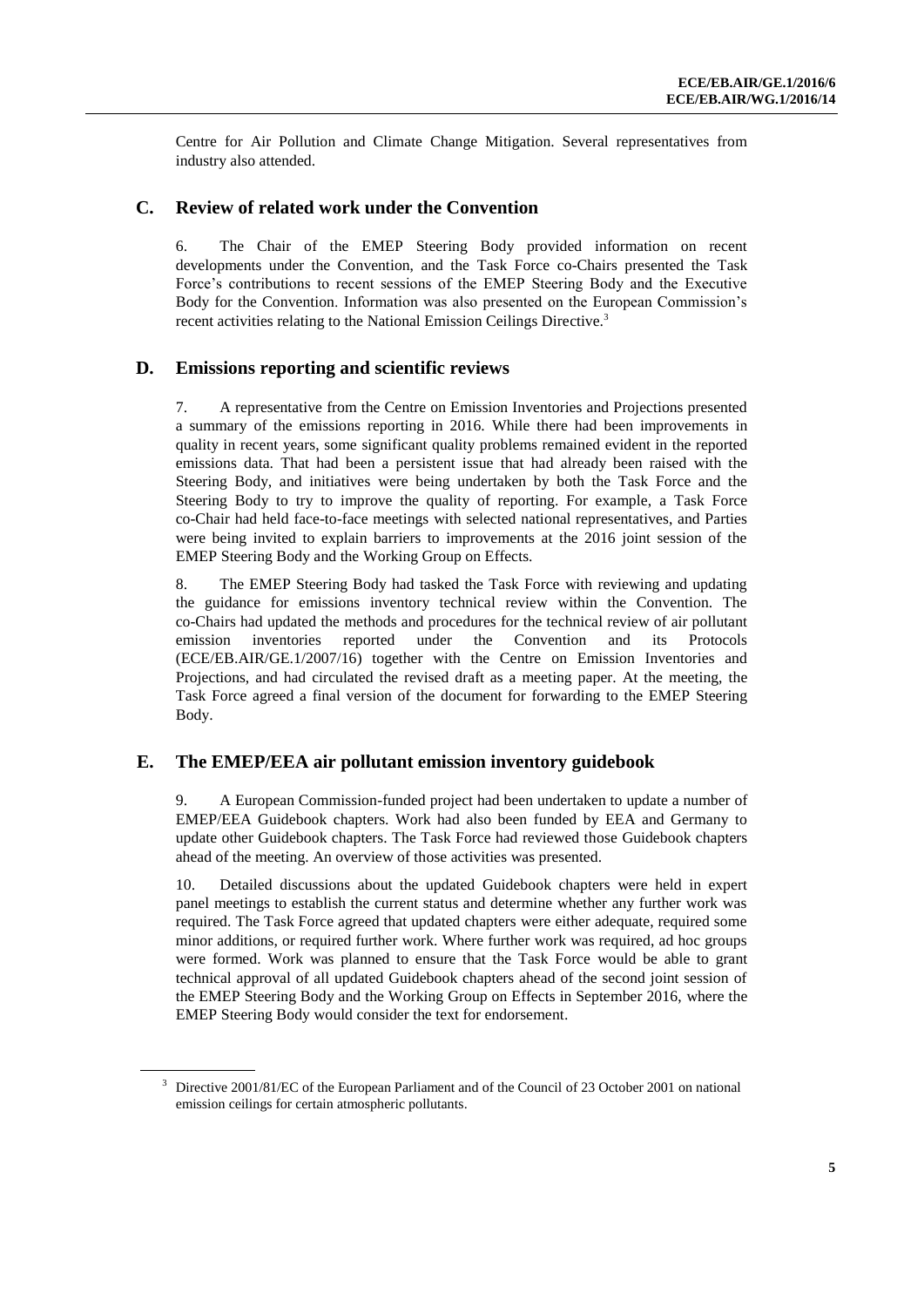#### **F. Emissions from selected sources**

11. A number of technical presentations were given, including on:

(a) *Shipping*: An expert from Finland presented detailed methodologies for estimating emissions from international shipping. The use of detailed movement data and information on engines at the vessel level allowed for significant improvements in the accuracy of emission estimates;

(b) *Aviation*: A representative of Eurocontrol presented the spreadsheet tools that were now available for estimating emissions from aviation. Data was available on a large number of different aircraft types, allowing accurate emission estimates to be made;

(c) *Road transport*: A representative of the European Topic Centre for Air Pollution and Climate Change Mitigation presented the COmputer Programme to calculate Emissions from Road Transport (COPERT) version 5, which would shortly be available, highlighting the improvements to the model;

(d) *Ammonia from agriculture*: An expert from Germany presented results from an international project assessing ammonia emissions from mineral fertilizers;

(e) *Nitrogen modelling*: An expert from the Netherlands presented a modelling system that linked emissions, local air quality and nitrogen deposition.

#### **G. European Environment Information and Observation Network**

12. Representatives from EEA and its European Topic Centre for Air Pollution and Climate Change Mitigation presented recent project work and activities relevant to Eionet in general, including:

(a) The latest news on EEA- and Eionet-related activities;

(b) Emissions from residential combustion and the resulting impacts on air quality;

(c) A proposal to amend the method of gap-filling used in the European Union emissions inventory submitted to the Convention.

#### **H. Future work**

13. The Task Force discussed and agreed the remaining work scheduled for 2016, and the Workplan for 2017–2018. A number of actions were agreed, with priority items being:

(a) Standing items:

(i) Holding an annual Task Force meeting and workshop to support development of the EMEP/EEA Guidebook and share best practice;

(ii) Acting as a focal point for technical discussions on emission estimates relating to the Convention and managing associated communication channels (including dissemination and maintaining website services);

(iii) Promoting and supporting work that provides updated information for use in the EMEP/EEA Guidebook by sourcing data from the literature and liaising with other projects, Task Forces and Centres within the Convention, as resources allow;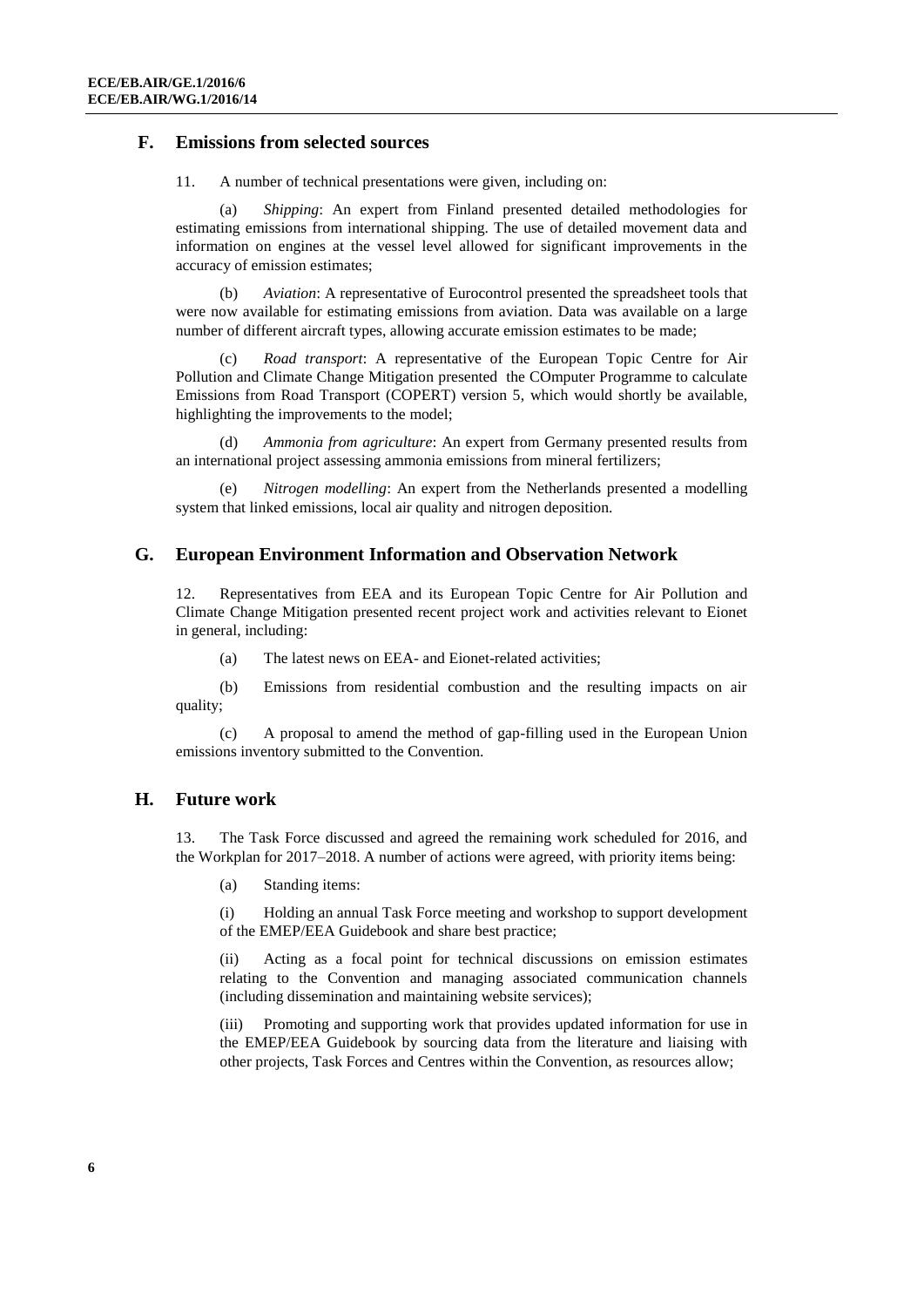(b) Other core workplan items:

(i) Activities to finalize updated chapters of the EMEP/EEA Guidebook for 2016, and supporting EEA with the publication of the updated version of the Guidebook;

(ii) Developing a new Tier 1 methodology for estimating emissions from smallscale or domestic combustion that is technology-specific (see annex);

(iii) Supporting the Centre on Emission Inventories and Projections in designing and issuing a questionnaire for Parties to gather information on methodologies for estimating PM emissions, thereby providing information on the extent to which the condensable and semi-volatile components of PM are currently included in national reporting (see annex);

(iv) Drafting a guidance document for the emissions inventory community on the condensables and semi-volatile components of PM emissions and the planned development work in that technical area (see annex);

Supporting the EMEP Steering Body in deciding how to assign the emissions inventory development budget. Also, updating the Emissions Inventory Maintenance and Improvement Programme in order to attract potential sources of funding;

(c) Aspirational work items: for example, provision of support to Parties, particularly in improving the completeness and transparency of reporting national emissions estimates under the Convention. Aspirational items are currently unfunded and will be undertaken to the extent that existing funding allows.

#### **I. Other business**

14. A summary of the conclusions and outcomes of the workshop on the emissions of condensables and semi-volatile components of PM, held jointly with the Task Force on Measurements and Modelling, was presented (see annex).

15. The Task Force on Emission Inventories and Projections discussed and agreed upon an updated mandate (terms of reference) document, as requested by the Bureau of the EMEP Steering Body.

16. The Task Force thanked Parties for supporting its work, and in particular the European Union (via EEA), Finland and the United Kingdom. The Task Force also expressed its sincere appreciation to their hosts, the Croatian Agency for Environment and Nature, and thanked EEA for providing financial support to allow Eionet representatives to participate in the meeting.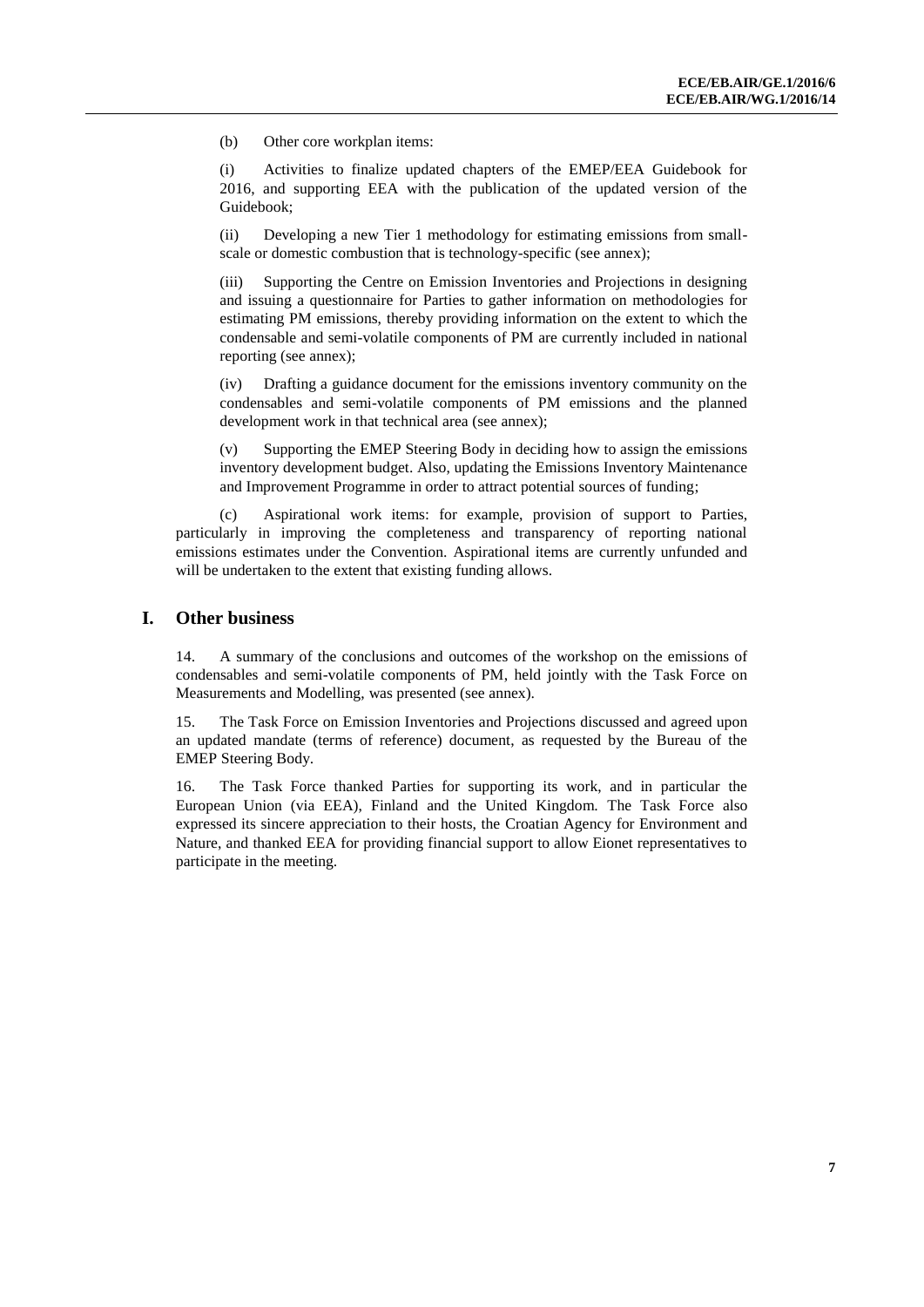### **Annex**

# **Conclusions of the joint workshop on the condensable components of particulate matter emissions**

1. The Task Force on Emission Inventories and Projections and the Task Force on Measurements and Modelling held a joint workshop on the condensable and semi-volatile components of PM emissions on 16 May 2016 in Zagreb. The aim was to bring together the two communities to discuss the paper on condensables drafted by the Task Force on Measurements and Modelling, and agree ways of improving the current lack of transparency and inconsistent reporting of the condensables component of PM in Parties' national PM emissions estimates submitted under the Convention. Presentations highlighted the latest information from both the modelling and emissions inventory communities and provided conclusions on research needs, how improved transparency could be brought to the current emissions inventory reporting in the short-term and long-term goals associated with improving the consistency of reporting across Parties. The workshop was hosted by the Croatian Agency for Environment and Nature.

2. A French expert of the Task Force on Measurements and Modelling and other representatives from the modelling community presented the needs of the modellers, the current use of PM emission estimates in modelling, and the current scientific understanding of the condensables component of PM emissions. A number of improvements to the reporting of emission estimates and areas for research were proposed.

3. The EMEP/EEA Guidebook has recently been updated to include information on whether PM emission factors include the condensable component or not. An overview of the information included in the updated Guidebook chapters was presented by the United Kingdom.

4. The results from a Dutch project were presented that showed how PM emission estimates across a European domain, estimated with the condensable component included, differed from the current national reporting under the Convention.

5. An expert from Sweden presented the results from a Nordic Council project to measure the emissions of short-lived climate pollutants from small-scale combustion sources.

6. The co-Chairs of the Task Force on Emission Inventories and Projections presented a paper containing responses to the paper from the Task Force on Measurements and Modelling/Task Force on Emissions Inventories and Projections working group. The co-Chairs then led a discussion session during which the following short-term actions were agreed:

(a) The Task Force on Emission Inventories and Projections will support the Centre on Emission Inventories and Projections in designing and issuing a questionnaire for Parties to gather information on methodologies for estimating PM emissions, thereby providing information on the extent to which the condensable and semi-volatile components of PM are currently included in national reporting;

(b) As it was recognized that the current simple Tier 1 methodology for estimating PM emissions from the domestic combustion sector is inadequate, the Task Force on Emission Inventories and Projections will lead the drafting of a revised Tier 1 methodology that includes appliance-specific information in the methodology, and possibly region-specific defaults;